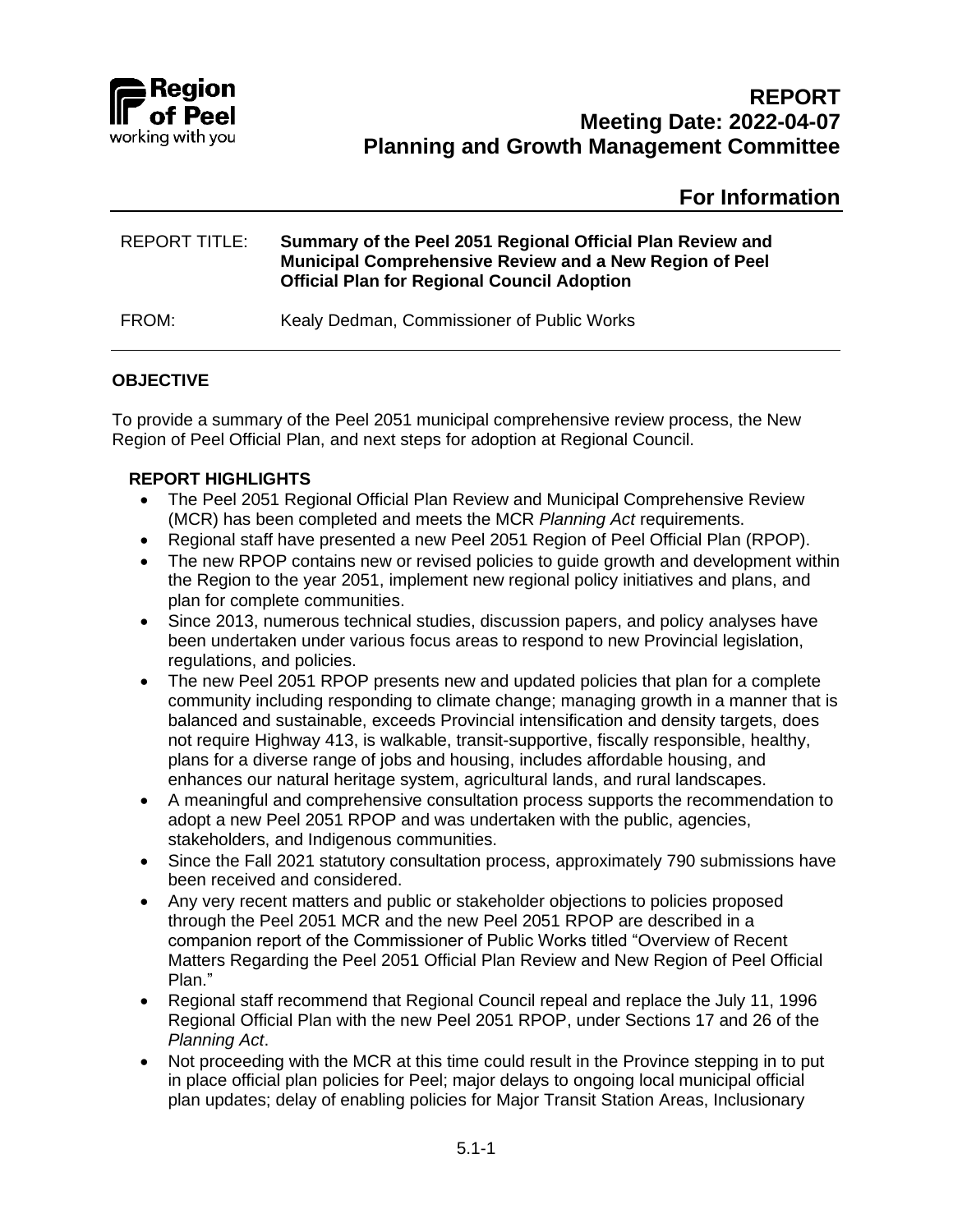Zoning and affordable housing; more potential for privately initiated applications to proceed contrary to Peel interests upon appeal; and, additional Minister's Zoning Orders that may not be comprehensively planned or consider public and stakeholder input.

- Should Regional Council adopt the new Peel 2051 RPOP it will be submitted to the Minister of Municipal Affairs and Housing as the approval authority for Regional MCRs and official plans, in order to meet the Provincial conformity deadline of July 1, 2022.
- If a decision of the Minister is made within 120 days of the submission, the new Peel 2051 RPOP cannot be appealed. However, if no decision is made within 120 days, the Region may appeal the non-decision.
- Regional staff will work with local municipal staff to implement the new Peel 2051 RPOP policies through local official plan reviews.
- A subsequent Aggregates policy review will commence in 2022, leading to an amendment to the new Peel 2051 RPOP.

### **DISCUSSION**

### **1. Background**

The Regional Official Plan (ROP), originally adopted in 1996, has been the primary longrange strategic land use policy document in the Region of Peel and has been amended over nearly 30 years. The Peel 2051 Regional Official Plan Review and Municipal Comprehensive Review (MCR) was initiated in 2013 and undertaken to fulfill a periodic review of the Regional Official Plan for planning to the year 2051 and to achieve Provincial conformity.

Throughout the Peel 2051 MCR there have been numerous technical studies, discussion papers, and proposed revisions to draft policies for the public's consideration through a meaningful and comprehensive consultation process. Public engagement and consultation has occurred through informal and formal avenues including open houses, "pop-up" events, public meetings, and surveys, both virtually and in-person as appropriate. Regional staff have worked closely with the Indigenous community, stakeholders, local municipal partners, the Province, and other agencies to develop policies that address planning Peel as a complete community and advance the MCR.

In October 2021, a draft ROP consolidation was released for statutory public consultation, with two open houses held virtually on October 26 and 27, 2021, a public meeting held on November 4, 2021, and four in-person open houses. Minutes of the public meeting are available online through the Regional Council agendas and minutes webpage. Comments received throughout the Peel 2051 process and statutory consultation were summarized at a February 3, 2022 meeting of the Planning and Growth Management Committee.

Since the release of the October 2021 draft ROP for statutory consultation, various policy and mapping updates were made in response to comments received, further internal review, and meetings with the Province, local municipalities, and other stakeholders. Resolution 2022-104 (see Appendix I) provided Regional staff with direction to finalize the draft ROP developed through the Peel 2051 MCR and deliver it to Regional Council for adoption.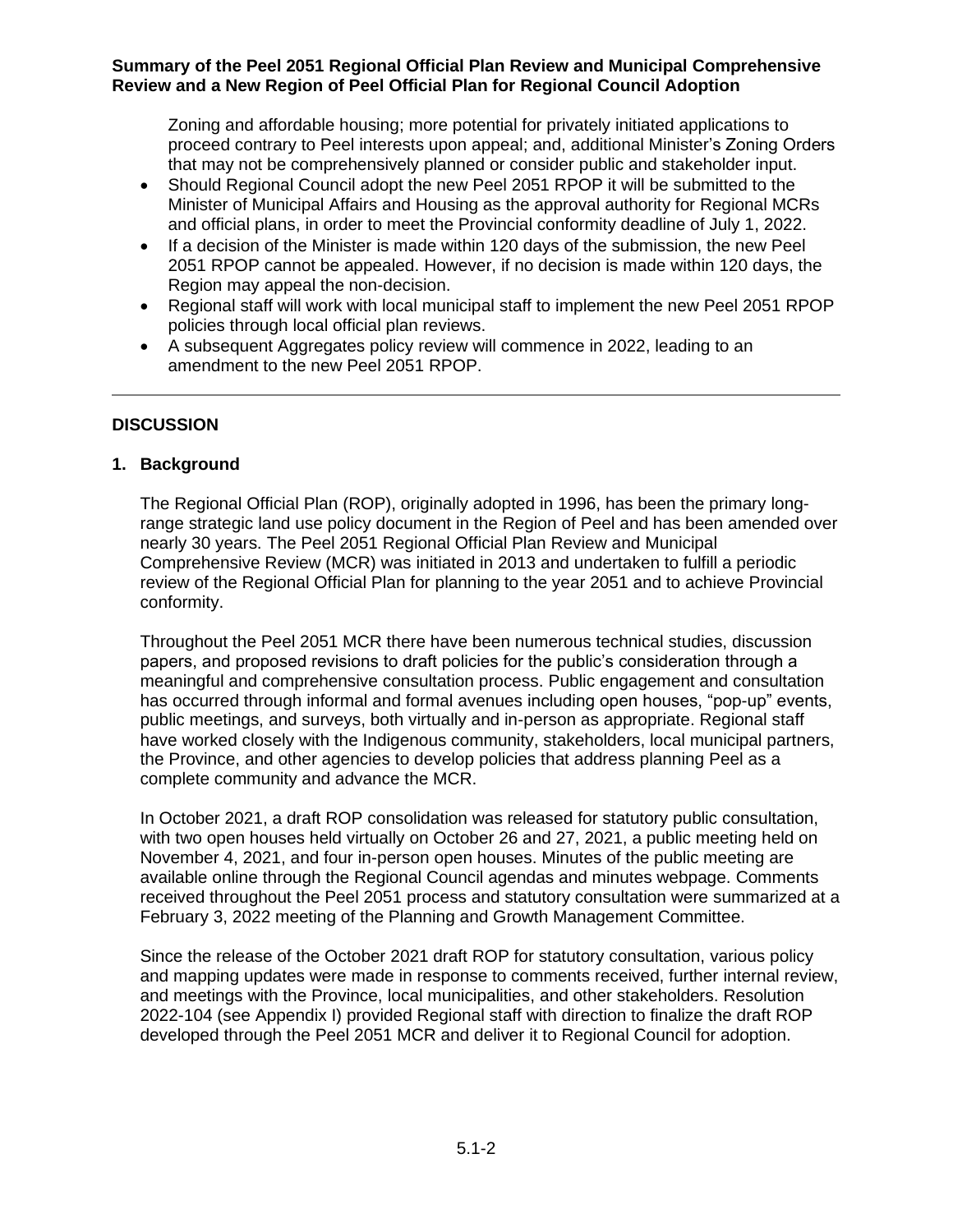This report provides a summary of the Peel 2051 MCR and presents a new Region of Peel Official Plan (RPOP) to be recommended to Regional Council to adopt the new RPOP and repeal the 1996 ROP.

Proceeding with the MCR at this time will bring forward new and updated policies that plan for a complete community including responding to climate change, managing growth in a manner that is balanced and sustainable, exceeds provincial intensification and density targets, does not require Highway 413, is walkable, transit-supportive, fiscally responsible, healthy, plans for a diverse range of jobs and housing, includes affordable housing, and protects and manages our natural heritage system, agricultural lands, and rural landscapes

Although part way through the MCR process the Province extended the planning horizon from 2041 to 2051, comprehensive policies are established to provide a strong ongoing regional role in ensuring growth is well managed addressing fundamental issues such as climate change, infrastructure, finances, complete communities, natural heritage, agriculture and rural landscapes. Not proceeding with the MCR at this time could result in the Province stepping in to put in place official plan policies for Peel; risk to ongoing local municipal official plan updates; a lack of enabling policies for Major Transit Station Areas, Inclusionary Zoning, and affordable housing; more potential for privately initiated applications to proceed contrary to Peel interests upon appeal; and additional Minister's Zoning Orders that may not be comprehensively planned or consider public and stakeholder input.

If Peel does not continue to plan for balanced growth that responds to household needs, there are risks in terms of quality of life, housing affordability, and leap frogging of development beyond Peels borders.

### **2. Overview of the Planning Policy Framework**

The *Regional Municipalities Act* and the *Planning Act* direct Regional Council to prepare and adopt an official plan for Peel (see *Planning Act* sections 17 and 26). The official plans of upper-tier municipalities like Peel are approved by the Minister of Municipal Affairs and Housing (the Minister). The content of the Peel 2051 RPOP is guided by the requirements of the *Planning Act, and* key Provincial plans and legislation such as:

- The Provincial Policy Statement, 2020 (PPS)
- A Place to Grow: Growth Plan for the Greater Golden Horseshoe, 2020 (Growth Plan)
- Greenbelt Plans (i.e. The Greenbelt Plan, The Oak Ridges Moraine Conservation Plan, Niagara Escarpment Plan)

The principal policy requirements of these documents are addressed in the new Peel 2051 RPOP, including planning for population and economic growth, cultural and demographic imperatives, protecting the environment, agricultural lands, and human health. In two-tier municipalities like Peel, local municipal official plans are required and must conform to the provincial policy framework and regional-level official plan.

### **3. Peer Review of the Peel 2051 Municipal Comprehensive Review**

The Peel 2051 MCR represents a detailed and technically sound process that has resulted in a new RPOP that meets provincial policy requirements and complete community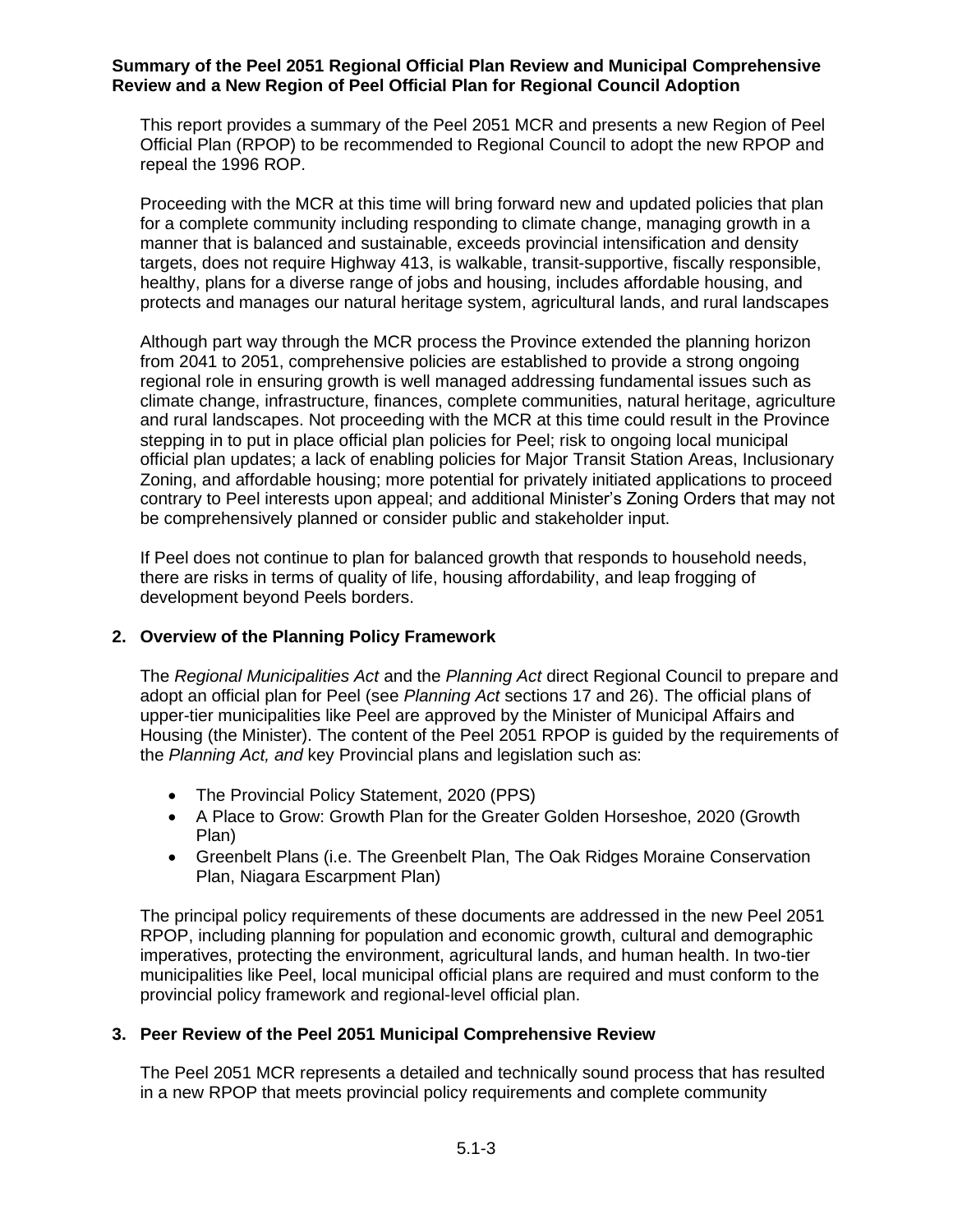objectives. The Region retained Hemson Consulting Inc. to complete a peer review of the Peel 2051 MCR to ensure that the requirements of the Provincial policy framework were adequately addressed in the new RPOP. The *Peer Review for the Peel 2051 Municipal Comprehensive Review, dated March 2022* is available on the Peel 2051 Reading Room webpage and will form a key supporting technical component to the Peel 2051 RPOP submission to the Province.

The *Peer Review for the Peel 2051 Municipal Comprehensive Review* confirmed that:

- The Peel 2051 process has had regard for all matters of Provincial interest set out in section 2 of the *Planning Act,* in part through structuring the Official Plan review and MCR review as 13 focus areas, and meets the statutory requirements of section 26 of the *Planning Act* with respect to notification requirements, public meetings and open houses.
- The new Peel 2051 RPOP implements all policies of the Growth Plan through a municipal comprehensive review (as defined by the Growth Plan).
- The new Peel 2051 RPOP is consistent with the PPS and conforms to the Growth Plan.
- The Peel 2051 process has facilitated extensive co-ordination of public bodies, including local municipalities, and undertaken regular and thorough consultation with a range of stakeholders including the Province and the general public. Engagement with Indigenous communities, in a manner required by the Growth Plan and PPS, has also been undertaken.

## **4. The New Peel 2051 Region of Peel Official Plan**

### **a) Staff Review and Responses to Comments on the Peel 2051 Municipal Comprehensive Review, and Other Changes**

Since the Fall 2021 statutory consultation process, approximately 790 submissions have been received, reviewed, and addressed in the Peel 2051 RPOP as appropriate. Please refer to Appendix II for a full compilation of all agency, public, and stakeholder comments and regional staff responses.

Following February 3, 2022 PGMC, additional technical updates were made and available online to inform the Peel 2051 RPOP policies and mapping (e.g. the revised Land Needs Assessment, March 2022). Further refinements to policies and mapping were made in collaboration with Provincial and local municipal staff, and in response to additional public submissions. In particular, minor adjustments to the distribution of community and employment lands in the 2051 New Urban Area (settlement area boundary expansion in Caledon), policies were added to allow post-MCR technical studies to inform the land use permissions on a number of specific sites, and planning for employers like the Brampton-Caledon Airport and warehousing and distribution was addressed. These updates which are supported by staff are incorporated in the new Peel 2051 RPOP.

The Region received over 320 form letter emails requesting that staff be directed to prepare a new official plan with no settlement expansion. The many technical studies prepared throughout the Peel 2051 MCR concluded that a settlement area boundary expansion is necessary to meet the numerous objectives while providing diverse housing and employment opportunities in Peel through a balanced approach to growth.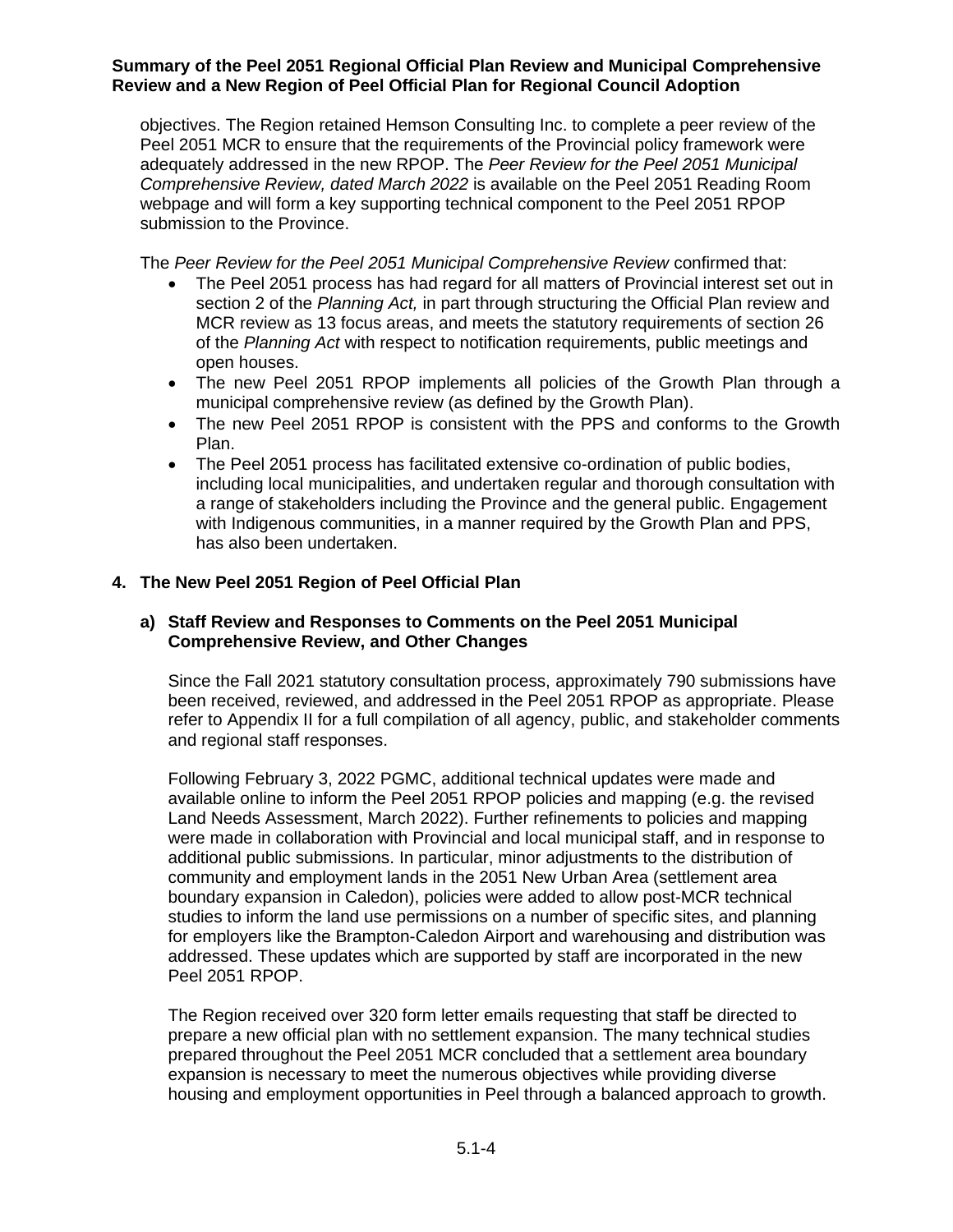These recent matters, public or stakeholder comments, and staff responses are described in an April 7, 2022 PGMC report of the Commissioner of Public Works titled "Overview of Recent Matters Regarding the Peel 2051 Official Plan Review and New Region of Peel Official Plan."

Regional staff are prepared to make any final revisions that may be directed by the Planning and Growth Management Committee before bringing the New Peel 2051 Official Plan forward to Council for adoption currently planned for April 14, 2022.

### **b) Overview New Peel 2051 Region of Peel Official Plan**

The new final Peel 2051 RPOP is available online (see Appendix III), showing "tracked change" revisions to the current in-effect ROP and includes compiled schedules and figures mapping. The RPOP provides an updated Regional Structure to the year 2051, shown on Schedule E-1 (see Appendix IV). The policies present a holistic approach to planning through an overarching and coordinated sustainable growth framework for the Town of Caledon, City of Brampton, and City of Mississauga. The policies and mapping of the Peel 2051 RPOP:

- Protect the environment, improve health outcomes, address climate change, and improve quality of life through the planning of complete communities;
- Continue to protect an agricultural land base including prime agricultural lands that support the economic viability of farming and local food production;
- Manage growth of 700,000 people and 335,000 jobs to 2051, with the majority of new growth accommodated in existing urban areas (500,000 people and 270,000 jobs) and strategic growth areas that are served by transit;
- Plan for more housing options (including affordable housing), equitable access to job opportunities, and everyday services to be located in walking and cycling distance and connected by transit;
- Identify or designate the location key growth areas and establish minimum densities (people and jobs per hectare), for areas such as employment areas, the 2051 New Urban Area and other designated greenfield areas, and strategic growth areas;
- Address housing options through new tools that enhance affordability, balanced forms of housing, land use efficiency, gentle intensification, and strategic greenfield development;
- Plan for new communities based on key factors such as land uses, healthy development, infrastructure, and the natural environment;
- Plan for growth in a manner that does not require Highway 413
- Strengthen strategic phasing and financing policies that will contribute to long term fiscal sustainability and delivery of infrastructure; and
- Recognize the Region's role in the delivery of programs and services (waste management, cultural heritage services, etc.).

# **5. Policy Implementation of the New Region of Peel Official Plan**

### **a) A Guide to Policy Implications and Implementation**

The policies stemming from the focus areas reviewed in the Peel 2051 MCR are woven throughout the new RPOP. Background reports and technical studies which informed the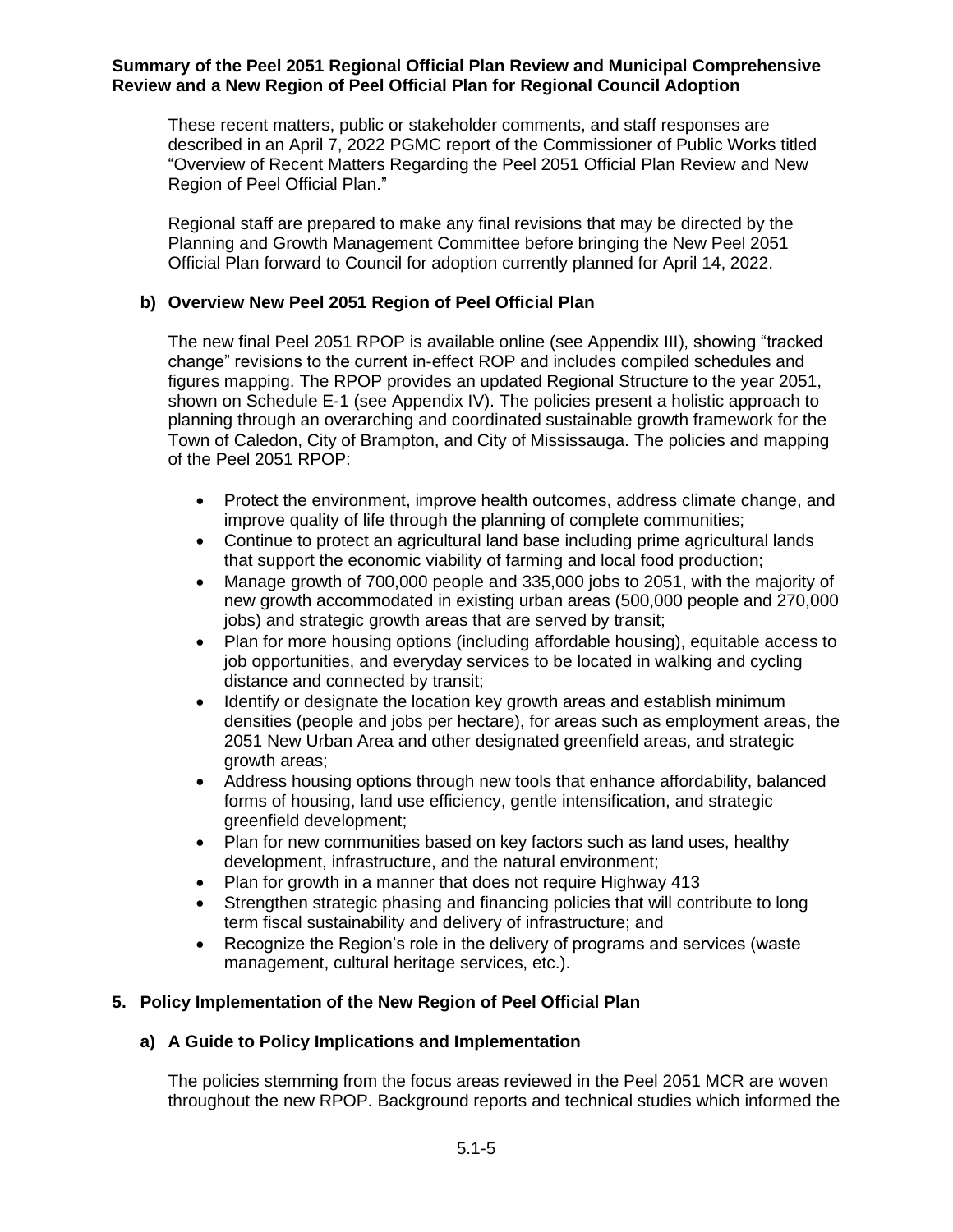policies and mapping that make up the RPOP are available for review on the Peel 2051 website. The implications and implementation of the policies under each of these focus areas are presented in Appendix V. While there are many separate policy focus areas in the Peel 2051 RPOP, it is important to recognize that they are all interrelated and, consequently, that policies cannot be considered in isolation of the results of other focus areas.



Province in 2017 through Regional Official Plan Amendment (ROPA) 27 and are now in effect. \* Aggregates focus area is proceeding separately as a staged policy review and ROPA.

# **b) Major Transit Station Areas and Inclusionary Zoning**

The linkages between the implementation of focus areas like growth management, settlement area boundary expansions, major transit station areas (MTSA), and housing are described in further detail in Appendix V. In particular, it was requested that Regional staff provide a summary of the implementation of MTSAs and inclusionary zoning (IZ). Both of these are new policy areas for Peel only recently enabled by changes to Provincial legislation and policy.

In accordance with Provincial policy, MTSAs are lands within an approximate 500-800 metre radius of a higher-order transit station or stop which form the basis of concentrating intensification and transit-supportive development in the Region. MTSA policies are a new component of the Peel 2051 RPOP and the policy framework is supported by the Growth Management policies that direct growth to Strategic Growth Areas.

The Peel 2051 RPOP is required to identify MTSAs, delineate their boundaries, and establish minimum densities (see Table 5 and Schedule E-5 of the RPOP in Appendix III). Minimum densities may meet or exceed those required by the Growth Plan. Requests for lower alternative densities must be approved by the Minister. Provincial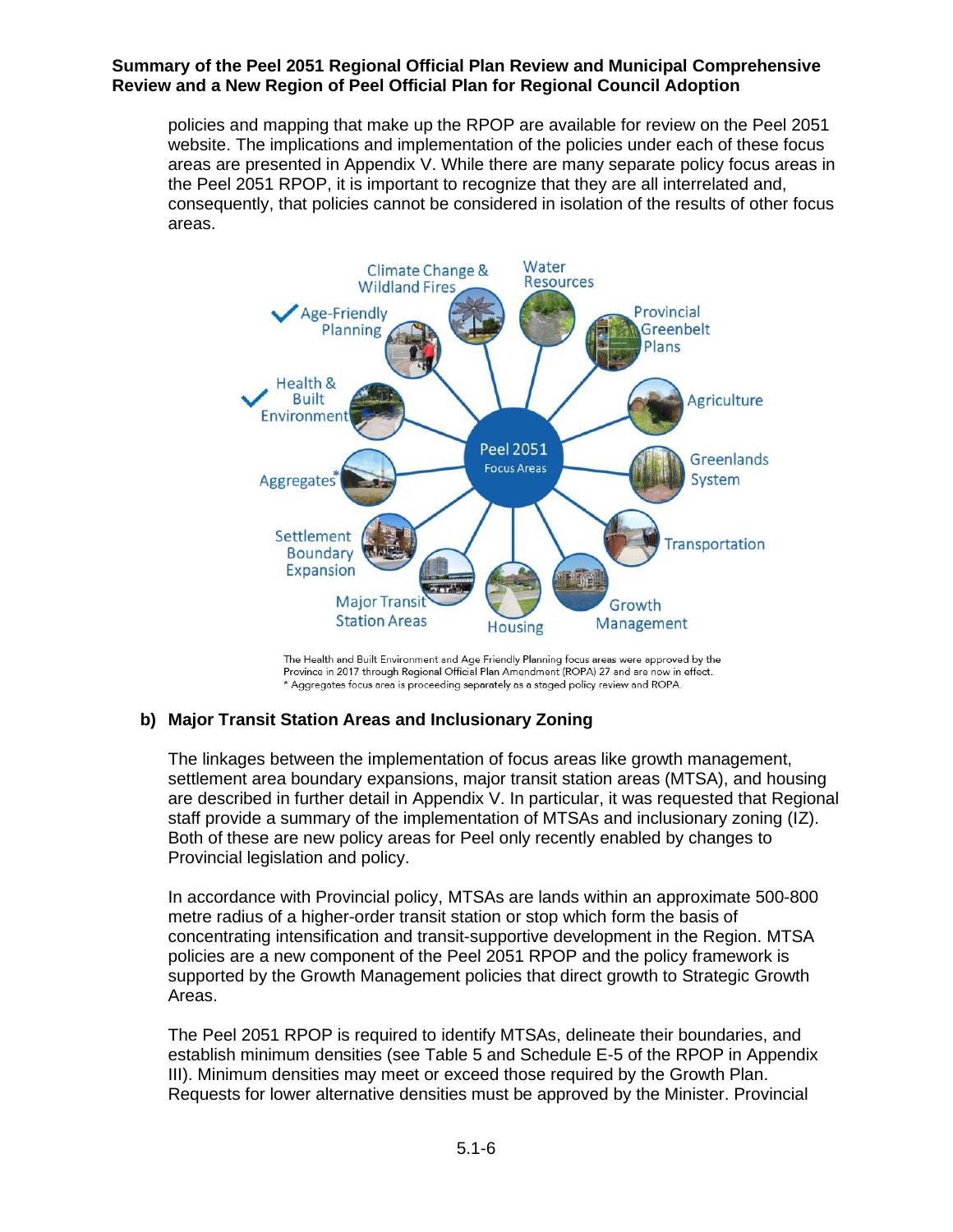policies require that ROP policies guide implementation at the local municipal level. For delineated "primary" and "secondary" MTSAs, detailed local municipal implementation planning will be undertaken soon to introduce both local official plan policies and zoning to meet the RPOP MTSA policy framework.

Once MTSA's are delineated in the Peel 2051 RPOP, local municipalities have one year to implement policies within their official plan. In accordance with Provincial legislation, the MTSA implementation policies and zoning are not subject to appeal.

IZ is an additional tool to improve housing affordability that enables local municipalities to require that new residential developments located in delineated MTSAs include units that are provided at affordable rates. Provincial requirements to initiate IZ in Peel have been met through collaboration between the Region and local municipalities. A Housing Strategy Data update (completed by Regional staff) and an IZ feasibility study (undertaken by N. Barry Lyon Consultants) were presented to Regional Council in June 2021.

A third-party independent peer review of the feasibility study was completed by urbanMetrics in December 2021 and validated the findings of the feasibility study. The results of these technical assessments identified opportunities for IZ and have resulted in a draft policy framework to support local municipal implementation of IZ by-laws.

Regional staff continue to support the efforts of local municipalities to implement IZ, which includes collaborating to explore potential roles and options in the administration of long term affordability of units secured through IZ. Working with legal staff, a number of delivery methods were reviewed for benefits and risks. Based on the results of this work, staff have identified rental and ownership options for further detailed consideration.

A report is planned for an upcoming Regional Council meeting that will outline further recommendations regarding the role for the Region in administering units secured through IZ and initial implications should Council support the staff recommendation.

A well-established and resourced process that is coordinated between the Region and local municipalities will ensure that affordable units secured through IZ are effectively and efficiently made available to eligible households and that the affordability of the units is maintained over time.

### **c) Advancement of Related Projects & Monitoring Change**

Once the RPOP is approved, the Region will update various infrastructure master plans and the development charges background study and by-law for growth-related infrastructure needs and costs associated with the planning context to the year 2051. The RPOP also directs other studies to be completed to assess the needs of growth and demographic changes, for example:

- Water and Wastewater Master Plans
- Long Range Transportation Plan and component studies
- Age-Friendly Planning Built Environment Assessment
- Broadband Internet Services Assessment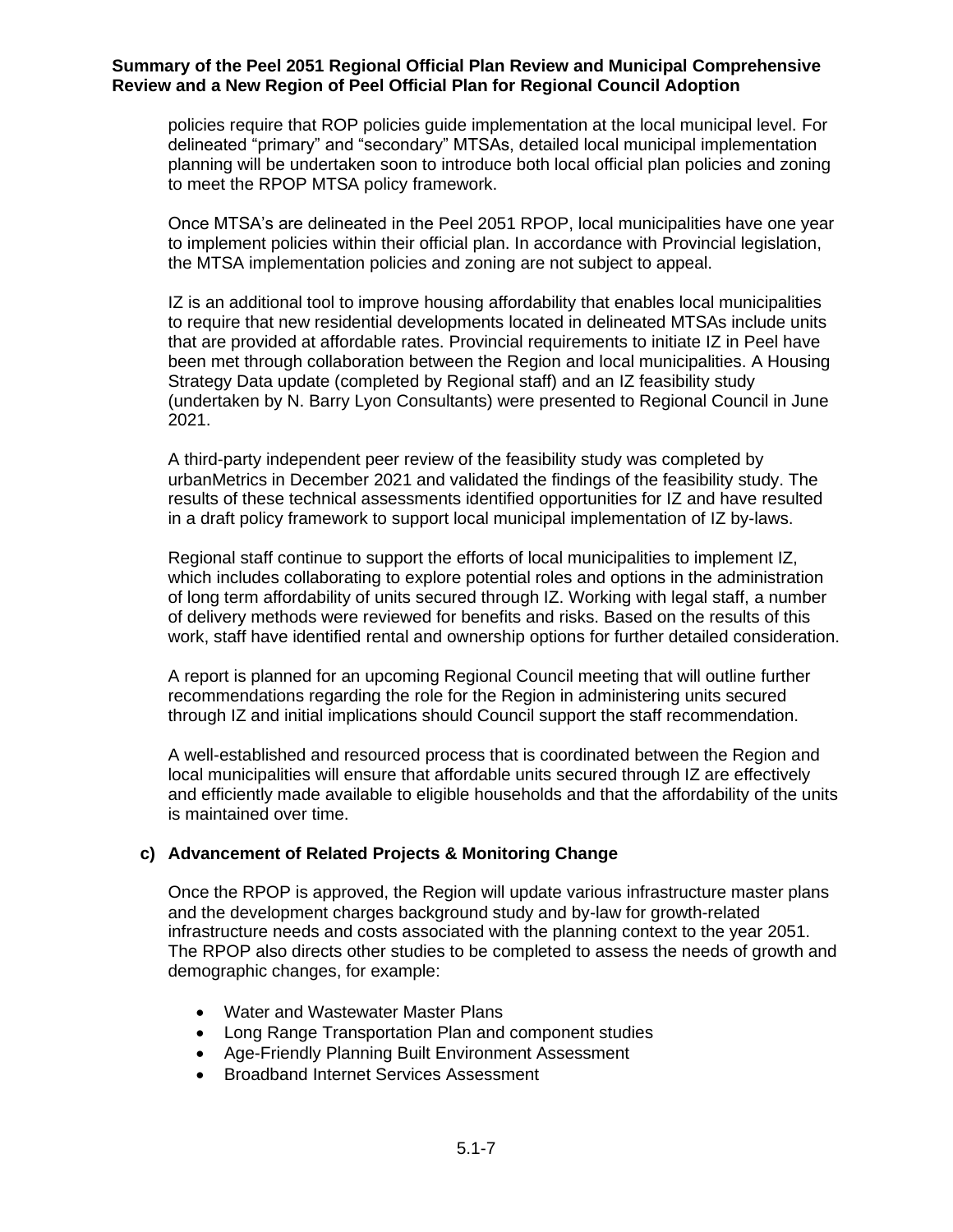The release of new information will be monitored for its impact on the RPOP policies and mapping. For example, the 2021 census data on population age structure and employment, or transit infrastructure commitments from the federal, provincial, and local governments that impact MTSAs.

A review of the RPOP graphic design and layout is also under consideration to be more user friendly for readers. The Peel 2051 MCR webpages and overall Region of Peel Planning and Development Services webpages will also be reviewed and updated to improve navigation for the public.

As previously noted to Council, the Aggregates Policy Review will be proceeding as a separate staged amendment to the new Peel 2051 RPOP. The release of a discussion paper, policy directions and draft mapping revisions is planned later in 2022. An update to the Planning and Growth Management Committee is currently scheduled for June 16, 2022.

### **d) Local Municipal Implementation of the New Region of Peel Official Plan**

The local municipalities are also required to undertake reviews of their official plans in accordance with the *Planning Act* to address provincial policies and conform to the ROP. Once the RPOP is approved and in-effect, local municipalities have one year to bring forward amendments to conform to the polices, and these comprehensive local official plan amendments will require Regional approval.

### **6. Next Steps**

Regional staff recommend that Regional Council adopt the new Peel 2051 RPOP, by repealing and replacing the 1996 ROP. In adopting a new official plan, Regional Council has the option to extend the next review of the RPOP to no later than 10 years after approval. Currently RPOP reviews remain scheduled every five years.

Upon Regional Council adoption, staff have 15 days to submit the final RPOP and all supporting information from the Peel 2051 MCR process to the Province for approval. Provided the Peel 2051 RPOP is adopted and submitted on the anticipated timeline, the Provincial conformity deadline of July 1, 2022 will be met. Upon receipt of the Peel 2051 RPOP submission, the Province has 120 days to issue a decision. The *Planning Act* specifies that there is no appeal of MCRs for which the Minister is the approval authority, provided the Province makes a decision within defined timelines. If no decision is made the Region may appeal the non-decision to the Ontario Land Tribunal (OLT).

The Province has allowed upper-tier municipalities to undertake MCRs through phased amendments. As a result, the Region will be conducting an aggregates policy review later in the year 2022 and proceeding with a separate amendment to the RPOP.

### **RISK CONSIDERATIONS**

Once the Peel 2051 RPOP is adopted and submitted to the Province, the Minister has the ability to make modifications to the plan in accordance with the *Planning Act*. Therefore, staff recommend that the Minister of Municipal Affairs and Housing be requested to work with regional staff to implement as appropriate, any modifications to the RPOP under consideration such as those that may be associated with outstanding Minister's Zoning Order (MZO) requests.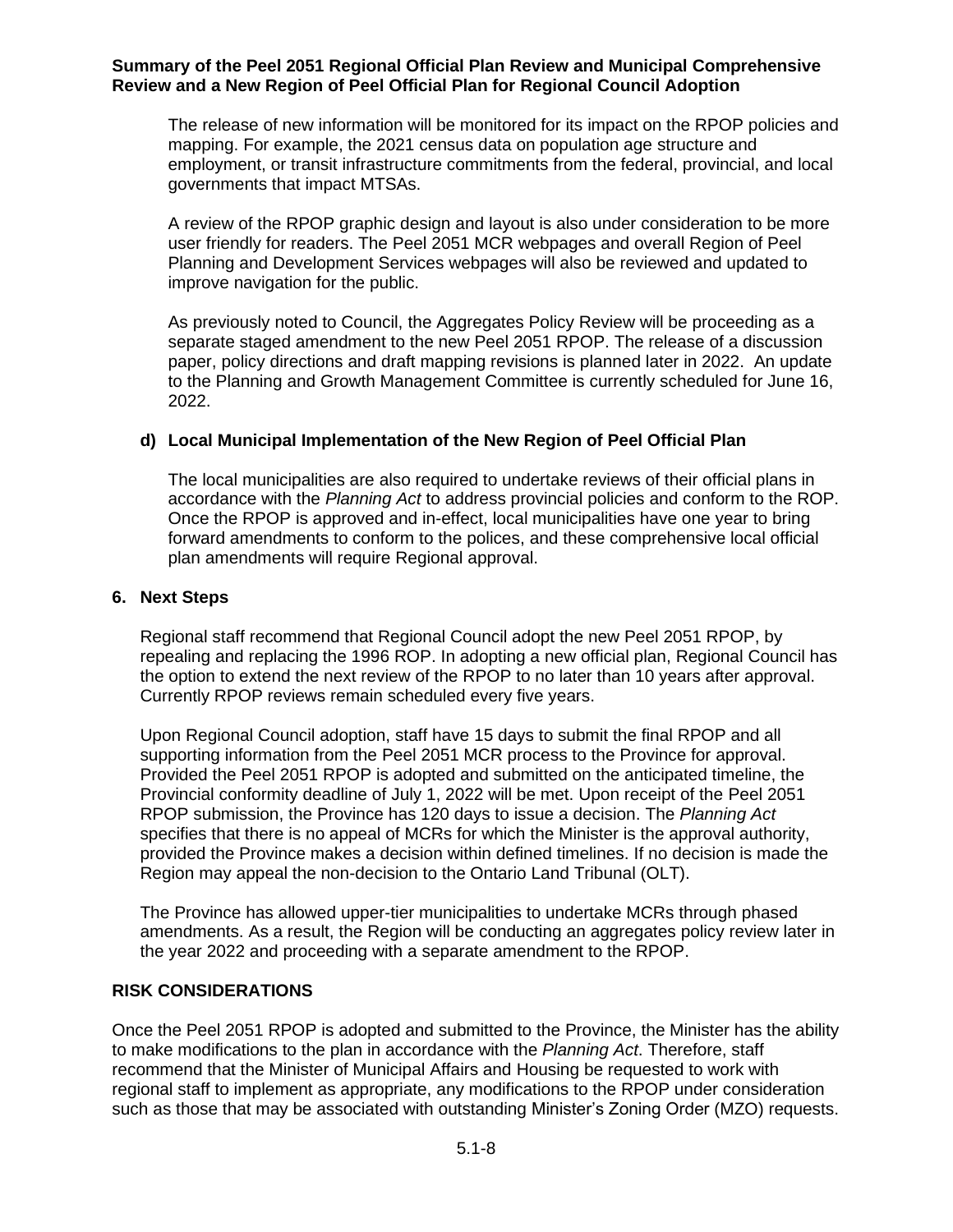Should the Region not complete the Peel 2051 MCR process and Regional Council not adopt new RPOP policies that conform to the provincial plans by July 1, 2022, the *Places to Grow Act* gives the Minister of Municipal Affairs and Housing authority to amend the current Regional Official Plan to bring it into conformity with provincial policy. Should the Region's adoption of the new RPOP be delayed and the Minister exercise that authority there would be risk that those decisions may not be in the interest of the Region. In addition, the Region would not have an up-to-date regional policy framework to respond to the challenges of today and current regional priorities. Delays in adopting Peel 2051 could subsequently impact planning decisions at the Regional and local level recognizing that the current ROP has a planning horizon that ends in 2031, and results could include:

- A lack of guidance to local municipalities for accommodating growth to 2051.
- A lack of enabling policies for MTSAs, IZ, affordable housing.
- Privately initiated applications for less-than-40-hectare settlement area boundary expansions.
- Additional MZOs that may not be comprehensively planned or consider the public and stakeholder input received to date.

It should be noted that the *Planning Act* specifies that there is no appeal of Regional MCRs, provided the Province makes a decision within the specified 120 day timeline. If the Province does not issue a decision within 120 days of receiving the Plan, the Region may appeal in circumstances of a non-decision. A non-decision by the Province is only appealable by the Region, in accordance with section 17 (40) of the *Planning Act*.

Moving forward with the staff recommended new Peel 2051 RPOP will meet Provincial legislative deadlines and provide certainty for local official plan reviews which are all currently underway.

# **FINANCIAL IMPLICATIONS**

If the RPOP is appealed in a scenario described above, the Region could be presented with significant financial costs associated with the OLT proceedings. External parties could potentially seek participant status in the appeal proceedings. Appeals of official plans typically result in expensive and lengthy multi-year proceedings with internal and external legal counsel required.

# **CONCLUSION**

The Peel 2051 MCR process has been shaped by the essential input of Regional Council, the Planning and Growth Management Committee, the public, Indigenous community, local municipal partners, stakeholders, conservation authorities and other agencies. Informed by the input received and technical studies prepared, the new RPOP meets provincial policy and MCR requirements, presenting a long-term strategy for securing sustainable growth and a complete community for Peel to the year 2051.

Subject to any Regional Council direction for revisions, Regional staff are pleased to provide a recommendation to adopt the new Peel 2051 RPOP and repeal the 1996 ROP by-law 54-96 and subsequent amendments. Should Regional Council adopt the new RPOP, and Provincial